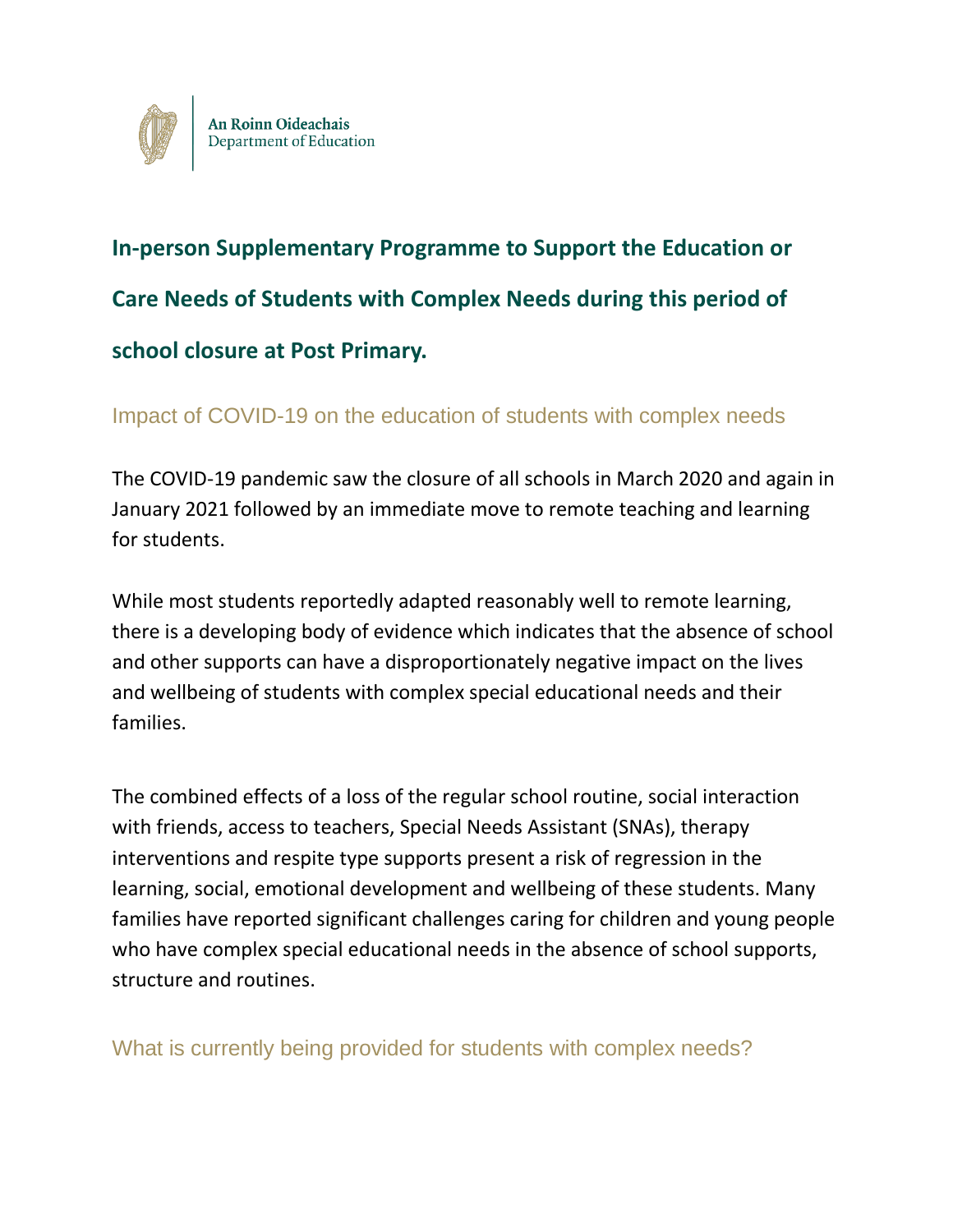*Updated Guidance on Continuity of Schooling: Supporting* Students *with Special Educational Needs* advises on how schools and teachers can support students with special educational needs during the school closures associated with COVID-19.

The guidance builds on the key messages in a range of guidance materials which were issued to schools and centres for education previously. Specific guidance has been published by the Department to support schools in the context of remote teaching and learning in a COVID-19 context – *Guidance on Remote Learning in a COVID-19 Context: September – December 2020* which was complemented by the Department of Education Circular Letter 0074/2020 in relation to the establishment of Digital Communication, Teaching and Learning Platforms.

The Department is satisfied that there is scope within a school's overall teacher allocation to provide for some one to one online learning support for students with complex needs in special and mainstream classes for certain periods each day.

# Importance of Providing In-Person Support

Students with complex needs experience the impact of school closures and the cessation of education supports in a very considerable way.

While schools are making conscientious efforts to provide effective remote teaching and learning, including one-to-one remote supports for those with the most complex needs, the Department and stakeholders recognise that this cannot realistically replace the benefits of in-school provision. In these circumstances, the Department continues to work with stakeholders to secure an early return to inschool teaching and learning for all these students.

Following intensive engagement and input from post primary and education partners, a framework has now been developed and agreed with all partners, including unions and management, in order to achieve a phased return to inschool provision for students with the most complex special educational needs.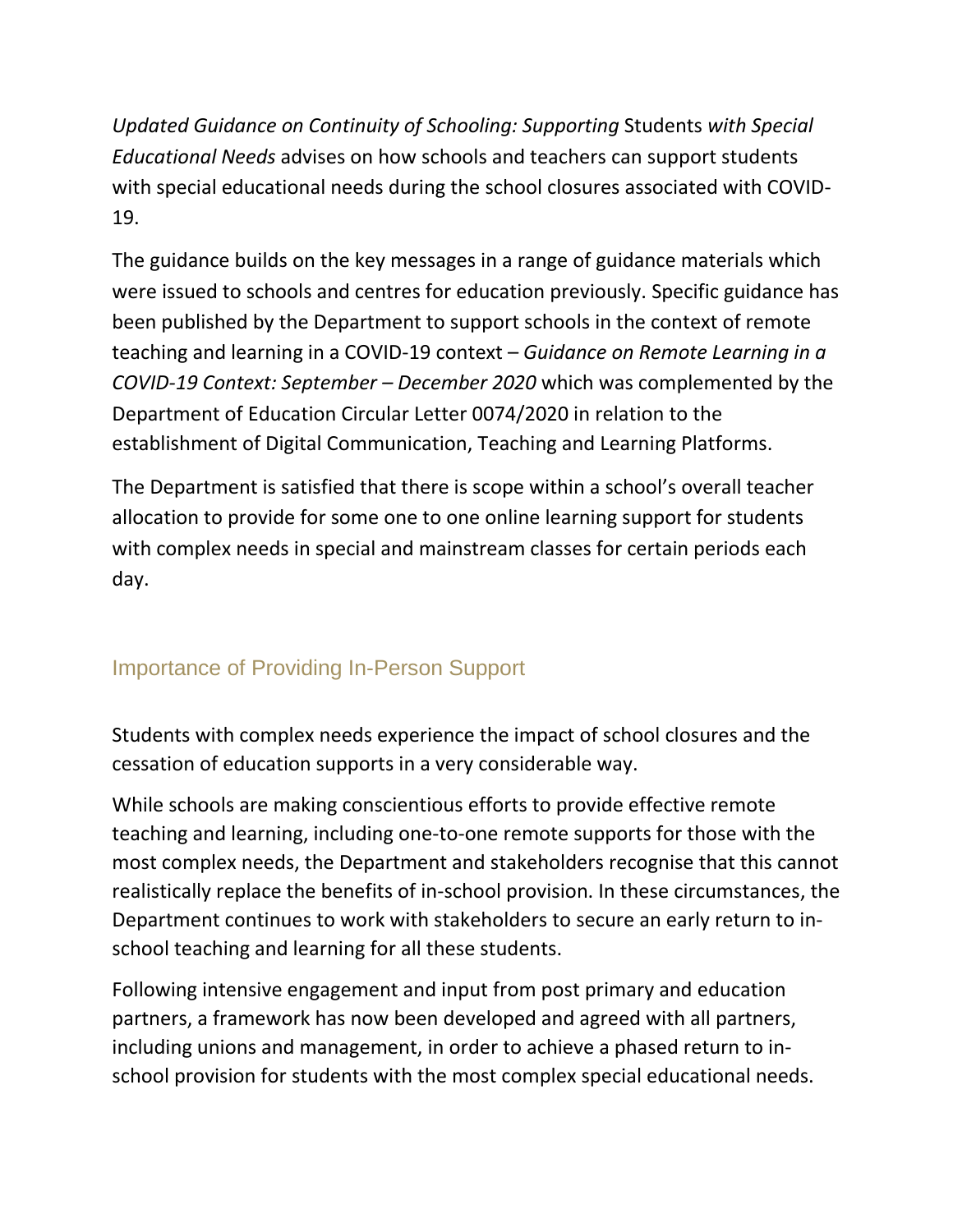Under the framework

Post Primary Special Classes will reopen from Monday 22nd February 2021.

## In-person supplementary programme to support remote education

Despite the provision of remote teaching and learning by schools, there is a widespread concern that the lack of in-person support for learning may lead to regression in students with complex needs.

Therefore, there is good reason to offer an in-person supplementary programme to those students with complex needs at post primary level to alleviate the impact of this period of school closure.

It is intended that this programme would be provided by teachers or SNAs on a voluntary but paid basis to enhance the learning experience for these students and build on the learning taking place as part of the remote provision by the school.

## How will In-Person Support operate?

This supplementary programme of in-person support is intended to supplement the teaching and learning provided by the student's school and alleviate the impact of this period of school closure through provision of an additional 5 hours per week of home based in-person tuition or care support.

These hours supplement existing school provision therefore they cannot be delivered during the school day. They can however be delivered outside of the normal school day and/or at weekends.

As this will be a supplementary programme, it is voluntary for students, families, teachers and SNAs to participate.

Similar to the Department's home based summer programme, parents must engage a teacher or an SNA directly. Schools are requested to assist in this regard.

Teachers and SNAs will be paid for this additional work through the Department's payroll system upon receipt of the completed claim form from parents.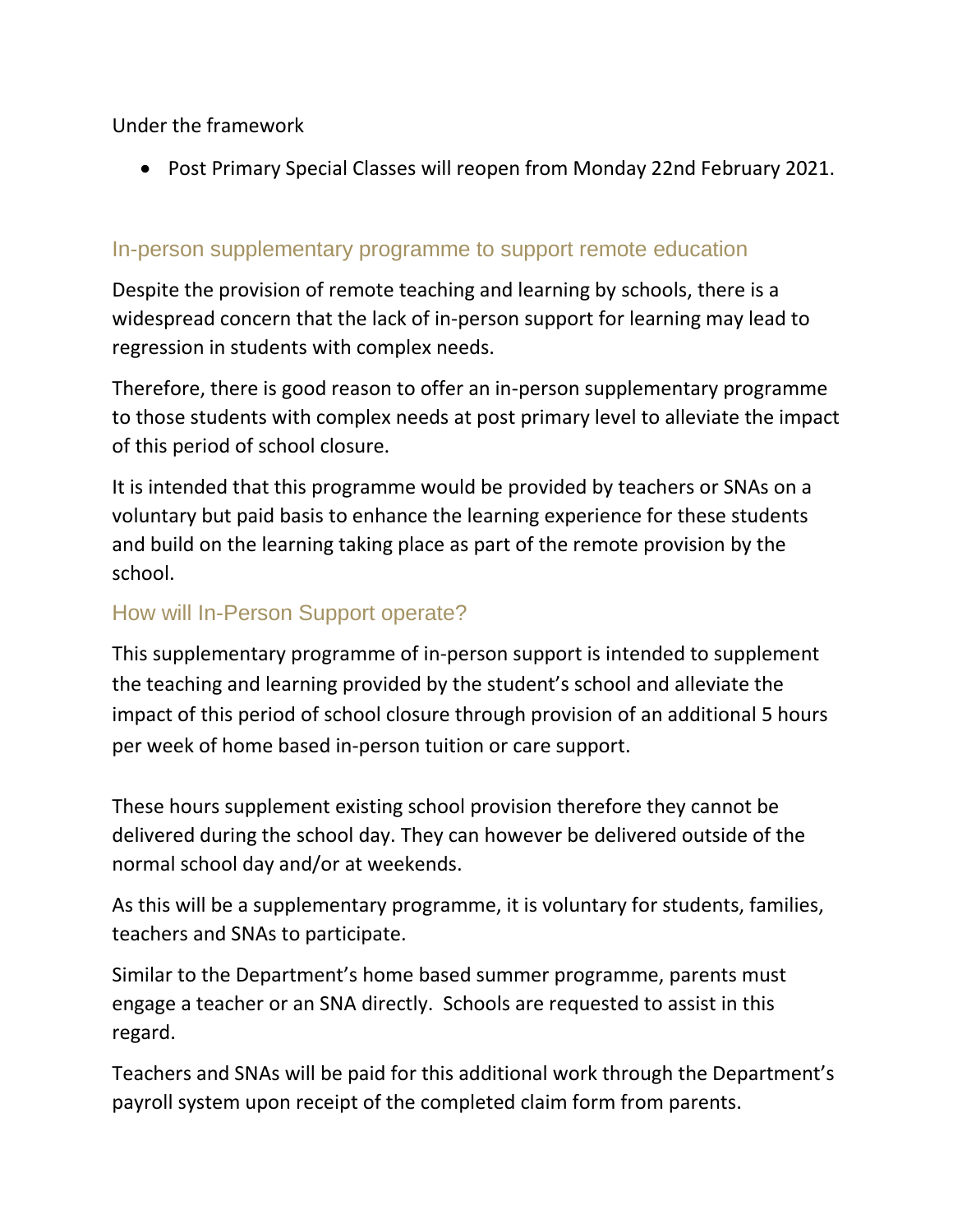# **Eligibility**

The following categories of students are eligible:

- All students enrolled in special classes at post primary level
- Students in mainstream classes in post primary schools who are accessing the highest level of the continuum of support (i.e. School Support Plus/for a Few). This will include students with Autism, Down syndrome, sensory impairments, and other disabilities.
- Schools have flexibility to identify students that require the highest level of individualised and specialist support at any given time. This will ensure that students presenting with exceptional needs due to the current school closures can participate in the scheme.

## Allocation of hours/staffing

The Department's approach is intended to be flexible so as to maximise the number of students participating.

An allocation of a 5-hours per week home-based tuition or care support programme will be made available to eligible students. This allocation is intended to supplement the teaching and learning provided by the student's school and alleviate the impact of this period of school closure.

The four-week programme (20 hours) can commence from 22 February 2021 and can be used by families at any time up until the end of April.

Home-based support must be provided on a 1:1 basis, except with siblings.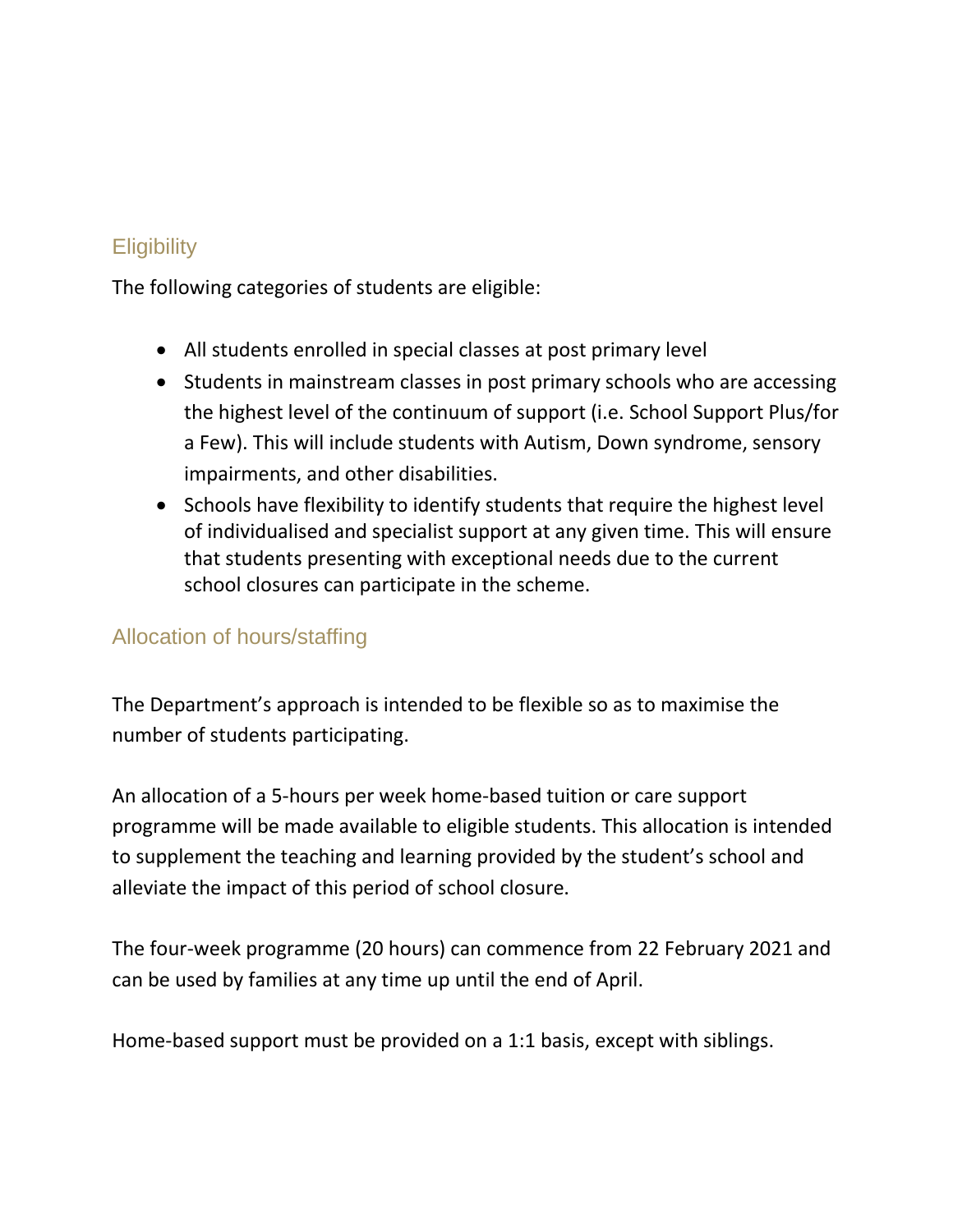Eligible siblings are entitled to 5 hours per week each for 4 weeks. Parents are free to arrange for provision to be delivered to siblings together or separately on a one to one basis. If tuition is delivered to siblings together they can avail of the aggregate hours i.e. 2 siblings supported together for one week would be eligible to access 10 hours support or 5 hours each if supported separately. Teachers/SNAs will for be paid for each hour delivered whether provided together or on a one-to-one basis.

The Department reiterates the need for compliance with all public health and safety measures for in-home provision.

No travel or other expenses are payable.

## Banking of unused hours for delivery during the Easter Break

To give parents every chance to participate in the scheme, the Department will allow parents to arrange for the delivery of any of the unused balance of the 20 hours of support during the Easter break.

All hours must be used by Friday 30 April and completed claim forms must be submitted to the Department by the close of business on Friday 14 May. No claim forms will be accepted after this date.

## Role of the school

School Management will be requested to identify eligible students and bring the scheme to the attention of parents of eligible students and school staff i.e. teachers and SNAs.

Where parents wish to participate in the scheme, schools will complete Part 1 of the attached form and provide it to parents.

School management will also be requested to make every effort to support parents in securing the services of a teacher or SNA who is known to the school.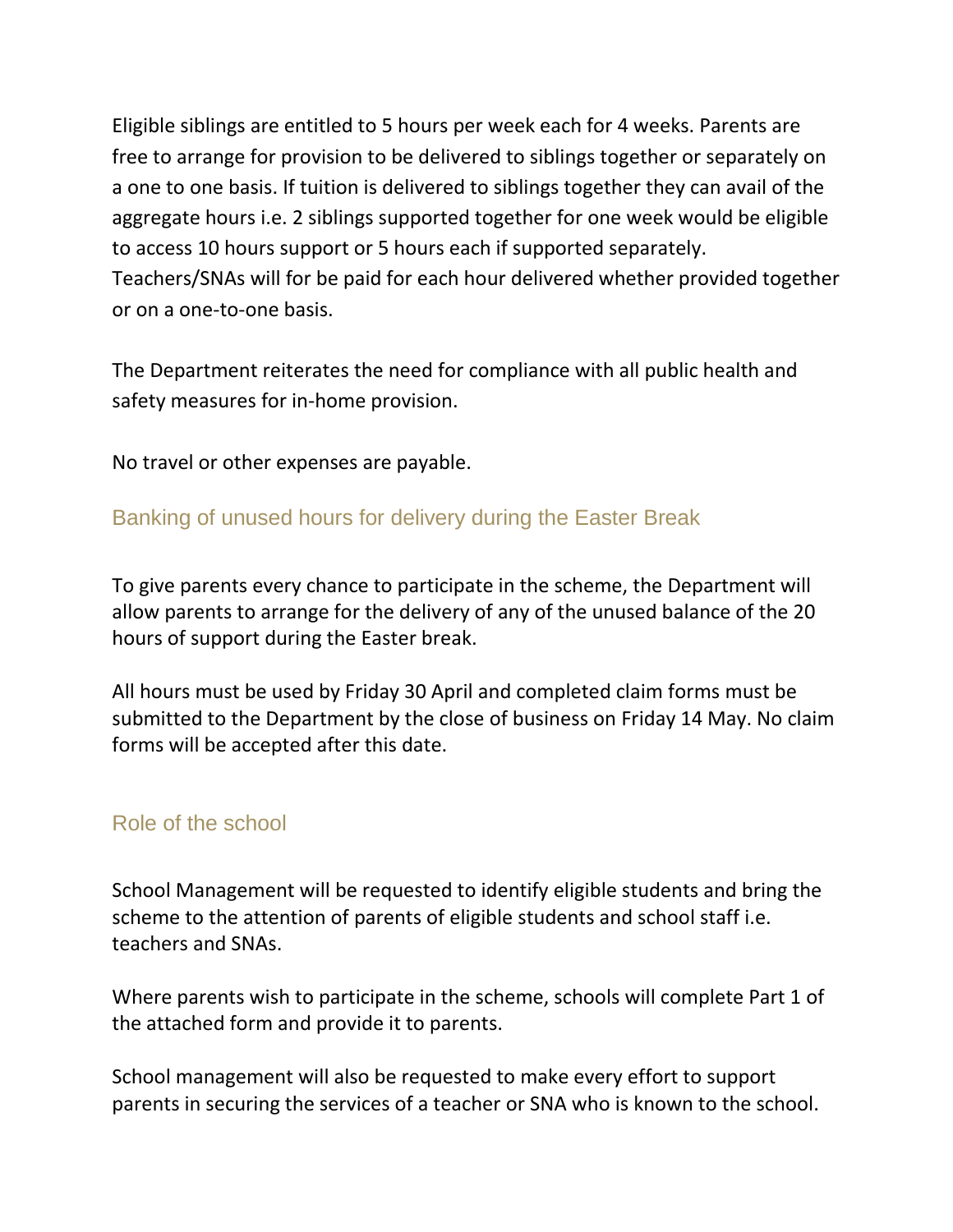School management will be asked to contact their teachers and SNAs in order to ascertain their availability to provide support to students with significant needs under the scheme. Principals should then confirm staff availability – check parent requests and match & allocate as appropriate.

School management will be asked to share the relevant online learning plan for each week, student support plan and /or personal students care plan with the students Parents or the teacher or SNA providing the supplementary programme.

## Role of the Parent

#### **Step 1 – Eligibility/Sourcing a Teacher/SNA**

Schools will contact parents of eligible students and provide them with the Grant Claim Form with part 1 completed which will establish eligibility.

Parent will then be required with assistance from the schools to identify and secure the services of a qualified and vetted teacher or SNA. A teacher on the register of the Teaching Council is both qualified and vetted.

Similar to the summer programme, the NCSE also provides information on how to source a teacher or SNA where parents cannot source one through their schools. [https://ncse.ie/wp-content/uploads/2021/02/Supplementary-Programme-](https://ncse.ie/wp-content/uploads/2021/02/Supplementary-Programme-2021.pdf)[2021.pdf](https://ncse.ie/wp-content/uploads/2021/02/Supplementary-Programme-2021.pdf)

#### **Step 2 – Engagement and Child Protection Procedures**

The decision to engage a teacher or SNA and the hours of delivery will be a matter for agreement between the parents and the teacher or SNA. Insurance cover for the in-home provision is a matter for the parent.

It is a condition of the scheme that before support commences parents and teachers or SNAs complete section of the application form that confirms the relevant qualification and child protection requirements.